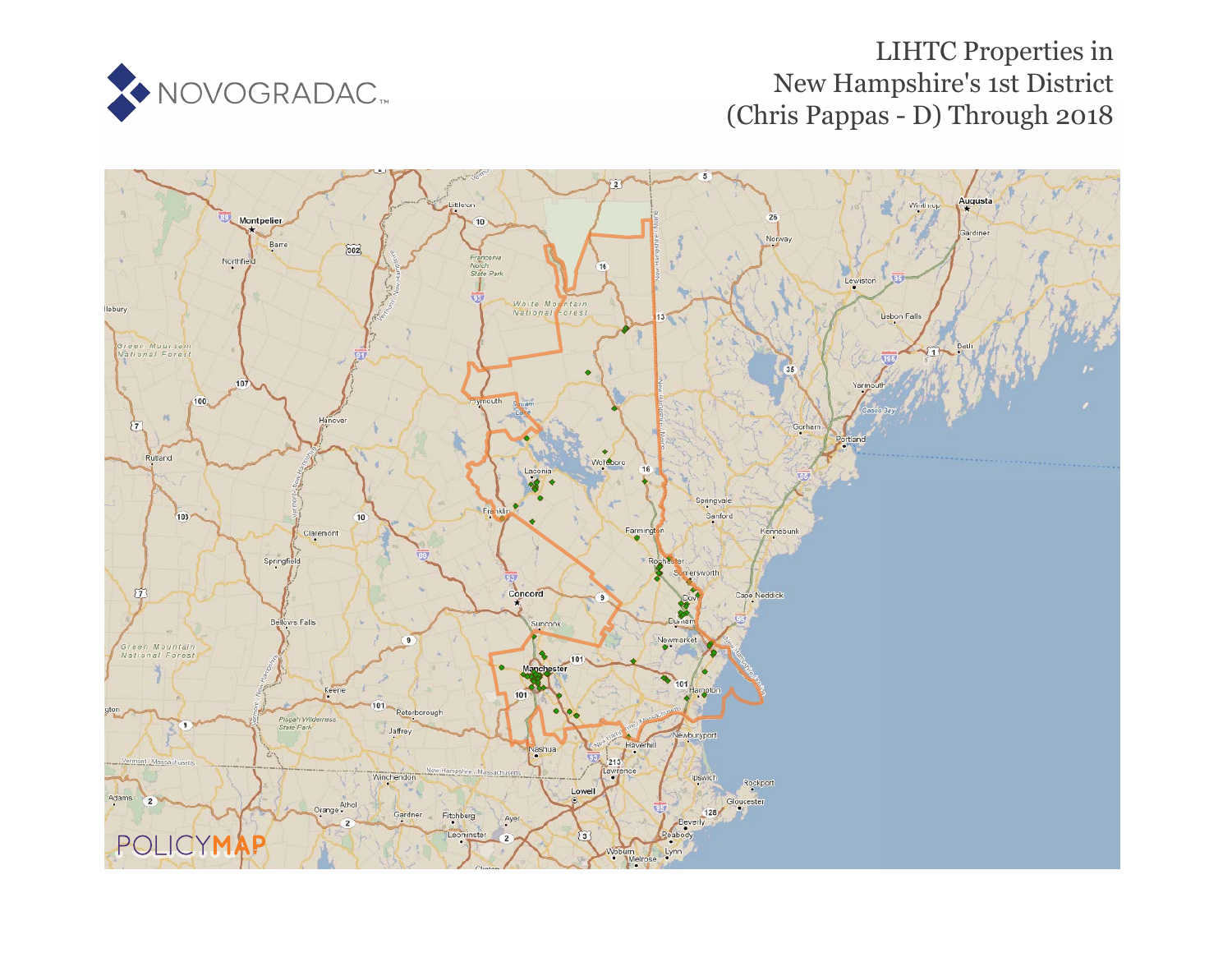| <b>Project Name</b>                         | <b>Address</b>                        | City                                                            | <b>State</b> | <b>Zip Code</b> | Nonprofit<br><b>Sponsor</b> | <b>Allocation</b><br>Year | <b>Annual</b><br><b>Allocated</b><br><b>Amount</b> | <b>Year PIS</b> | <b>Construction Type</b>                                | <b>Total</b><br><b>Units</b> | Low<br><b>Income</b><br><b>Units</b> | <b>Rent or</b><br><b>Income</b><br><b>Ceiling</b> | <b>Credit %</b>                              | <b>Tax-Exempt</b><br><b>Bond</b> | <b>HUD Multi-Family</b><br>Financing/<br><b>Rental Assistance</b> |
|---------------------------------------------|---------------------------------------|-----------------------------------------------------------------|--------------|-----------------|-----------------------------|---------------------------|----------------------------------------------------|-----------------|---------------------------------------------------------|------------------------------|--------------------------------------|---------------------------------------------------|----------------------------------------------|----------------------------------|-------------------------------------------------------------------|
| <b>MILL KNOLL</b>                           | 325 W MAIN ST TILTON                  |                                                                 | NH           | 3276            | Yes                         | 1995                      | \$0                                                | 1997            | Both New Construction 17<br>and $\rm A/R$               |                              | 17                                   |                                                   | 70 % present $\hbox{~No}$<br>value           |                                  |                                                                   |
| <b>ADDISON PLACE</b>                        | <b>65 WHITTIER ST DOVER</b>           |                                                                 | $\rm{NH}$    |                 | No                          | 1997                      | \$0                                                | 1998            | <b>New Construction</b>                                 | 45                           | 45                                   |                                                   | 70 % present $\hbox{~No}$<br>value           |                                  |                                                                   |
| <b>NEW HOPE</b>                             | <b>488 BECCARIS</b><br>DR             | <b>ROLLINSFORD</b>                                              | $\rm{NH}$    | 3869            | Yes                         | 1997                      | \$0                                                | 1998            | Acquisition and Rehab 12                                |                              | 12                                   |                                                   | 70 % present $\,$ No $\,$<br>value           |                                  |                                                                   |
| PINE HILL                                   | 371 S MAIN ST                         | LACONIA                                                         | NH           | 3246            | Yes                         | 1997                      | \$0                                                | 1998            | Both New Construction 18<br>and $\mathrm{A}/\mathrm{R}$ |                              | 18                                   |                                                   | <b>Both 30%</b><br>and 70%<br>present value  | No                               |                                                                   |
| <b>BEECH HILL</b>                           | 136 BEECH HILL $\,$ MANCHESTER<br>AVE |                                                                 | $\rm{NH}$    | 3103            | No                          | 1998                      | $\$0$                                              | 1999            | Acquisition and Rehab 320                               |                              | 288                                  |                                                   | $30\,\%$ present $\,$ Yes value              |                                  |                                                                   |
| CROCKETTS CROSSING                          |                                       | $7\,\rm WILDFLOWER$ $\,$ SOMERSWORTH $\,$ $\,$ NH $\,$ CIR $\,$ |              | 3878            | $\mathbf{No}$               | 1998                      | $\$0$                                              | 1999            | <b>New Construction</b>                                 | 46                           | 46                                   |                                                   | 70 % present $\,$ No $\,$<br>value           |                                  |                                                                   |
| <b>MEETINGHOUSE AT</b><br><b>RIVERFRONT</b> | 60 RIVER<br>FRONT DR                  | MANCHESTER                                                      | $\rm{NH}$    | 3102            | No                          | 1999                      | \$0                                                | 1999            | <b>New Construction</b>                                 | 102                          | 25                                   |                                                   | $30\,\%$ present $\,$ Yes value              |                                  |                                                                   |
| RENAISSANCE III                             | 360 BEECH ST                          | MANCHESTER                                                      | NH           | 3103            | Yes                         | 1998                      | $\$0$                                              | 1999            | Both New Construction $_{20}$<br>and $A/R$              |                              | 20                                   |                                                   | 70 % present $\overline{N_0}$<br>value       |                                  |                                                                   |
| THE TAVERN                                  | 7 CHURCH ST LACONIA                   |                                                                 | NH           | 3246            | Yes                         | 1998                      | $\$0$                                              | 1999            | Acquisition and Rehab 50                                |                              | 48                                   |                                                   | <b>Both 30%</b><br>and 70%<br>present value  | No                               |                                                                   |
| <b>REDDEN GARDENS</b>                       | 24 ADELLE DR DOVER                    |                                                                 | NH           | 3820            | No                          | 1999                      | \$0                                                | 2000            | Acquisition and Rehab 150                               |                              | 113                                  |                                                   | $30$ % present $\,$ $\rm Yes$<br>value       |                                  |                                                                   |
| RENAISSANCE IV                              | 95 CEDAR ST                           | <b>MANCHESTER</b>                                               | NH           | 3101            | Yes                         | 1999                      | \$0                                                | 2000            | Acquisition and Rehab 23                                |                              | 23                                   |                                                   | <b>Both 30%</b><br>and 70%<br>present value  | No                               |                                                                   |
| ELM ST 1                                    | 1426 ELM ST                           | <b>MANCHESTER</b>                                               | NH           | 3101            | Yes                         | 2002                      | \$0                                                | 2001            | Acquisition and Rehab 40                                |                              | 40                                   |                                                   | $30$ % present $\rm\thinspace\,Yes$<br>value |                                  |                                                                   |
| RENAISSANCE MM<br>(ELM ST 2)                | 1398 ELM ST                           | <b>MANCHESTER</b>                                               | NH           | 3101            | Yes                         | 1999                      | \$0                                                | 2001            | Acquisition and Rehab 28                                |                              | 28                                   |                                                   | <b>Both 30%</b><br>and 70%<br>present value  | No                               |                                                                   |

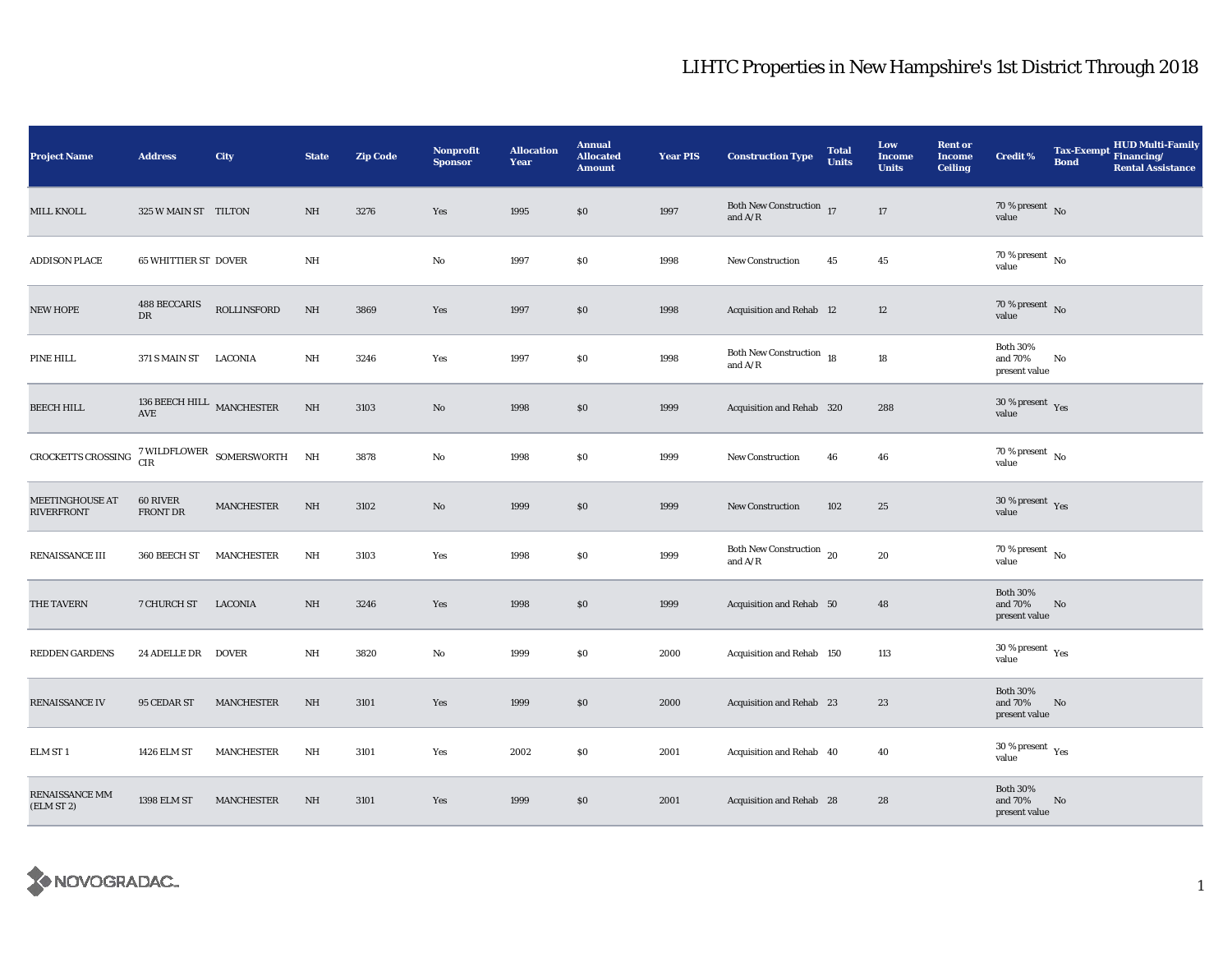| <b>Project Name</b>                           | <b>Address</b>                     | City              | <b>State</b> | <b>Zip Code</b> | Nonprofit<br><b>Sponsor</b> | <b>Allocation</b><br>Year | <b>Annual</b><br><b>Allocated</b><br><b>Amount</b> | <b>Year PIS</b> | <b>Construction Type</b>                    | <b>Total</b><br><b>Units</b> | Low<br><b>Income</b><br><b>Units</b> | <b>Rent or</b><br><b>Income</b><br><b>Ceiling</b> | <b>Credit %</b>                             | <b>Bond</b> | HUD Multi-Family<br>Tax-Exempt Financing/<br><b>Rental Assistance</b> |
|-----------------------------------------------|------------------------------------|-------------------|--------------|-----------------|-----------------------------|---------------------------|----------------------------------------------------|-----------------|---------------------------------------------|------------------------------|--------------------------------------|---------------------------------------------------|---------------------------------------------|-------------|-----------------------------------------------------------------------|
| WHISPERING PINES II 70 PLEASANT ST EPPING     |                                    |                   | NH           | 3042            | Yes                         | 2000                      | \$0                                                | 2001            | New Construction                            | 20                           | 20                                   |                                                   | 70 % present $\hbox{~No}$<br>value          |             |                                                                       |
| COLD SPRING MANOR 31 EMERSON<br>$\mathbf{II}$ | AVE                                | <b>ROCHESTER</b>  | NH           | 3867            | Yes                         | 2001                      | \$0                                                | 2002            | <b>New Construction</b>                     | 12                           | 12                                   |                                                   | $70\,\%$ present $\,$ No value              |             |                                                                       |
| MILLYARD II                                   | 106 MARKET ST MANCHESTER           |                   | NH           | 3101            | Yes                         | 2000                      | $\$0$                                              | 2002            | <b>New Construction</b>                     | 20                           | 19                                   |                                                   | $70\,\%$ present $\,$ No value              |             |                                                                       |
| MOD RIVER - MAD<br><b>RIVER</b>               | 29 SPRING ST FARMINGTON            |                   | NH           | 3835            | Yes                         | 2001                      | \$0                                                | 2002            | Both New Construction $16$<br>and $\rm A/R$ |                              | ${\bf 16}$                           |                                                   | $70\,\%$ present $\,$ No value              |             |                                                                       |
| RENAISSANCE VI                                | 282 AUBURN ST MANCHESTER           |                   | NH           | 3103            | Yes                         | 2000                      | \$0                                                | 2002            | Both New Construction $_{14}$<br>and $A/R$  |                              | 14                                   |                                                   | $70\,\%$ present $\,$ No value              |             |                                                                       |
| <b>BELLAMY MILLS</b>                          | 50 MILL ST                         | <b>DOVER</b>      | NH           | 3820            | No                          | 2001                      | \$0                                                | 2003            | Acquisition and Rehab 30                    |                              | 30                                   |                                                   | $70$ % present $\,$ No $\,$<br>value        |             |                                                                       |
| MASON LAKES/<br><b>WINGATE</b>                | 103 BLUEBERRY LACONIA<br>LN        |                   | NH           | 3246            | No                          | 2003                      | \$0                                                | 2003            | Acquisition and Rehab 100                   |                              | 100                                  |                                                   | $30\,\%$ present $\,$ $\rm{Yes}$<br>value   |             |                                                                       |
| <b>SANDY LEDGE</b><br><b>HOUSING</b>          | 124 CONCORD<br>$\operatorname{ST}$ | <b>BELMONT</b>    | $\rm{NH}$    | 3220            | Yes                         | 2002                      | $\$0$                                              | 2003            | New Construction                            | 11                           | 11                                   |                                                   | 70 % present $\,$ No $\,$<br>value          |             |                                                                       |
| <b>CEDAR HOUSE</b>                            | 372 BEECH ST                       | <b>MANCHESTER</b> | NH           | 3103            | Yes                         | 2005                      | $\$0$                                              | 2004            | <b>New Construction</b>                     | $30\,$                       | $30\,$                               |                                                   | $30\,\%$ present $\,$ $\rm Yes$<br>value    |             |                                                                       |
| <b>GOLE HOME</b>                              | 133 ASH ST                         | <b>MANCHESTER</b> | NH           | 3104            | No                          | 2003                      | \$0                                                | 2004            | Acquisition and Rehab 37                    |                              | 37                                   |                                                   | <b>Both 30%</b><br>and 70%<br>present value | No          |                                                                       |
| <b>LAKE VILLAGE</b>                           | 765 UNION AVE LACONIA              |                   | NH           | 3246            | Yes                         | 2005                      | \$0\$                                              | 2004            | Acquisition and Rehab 75                    |                              | 75                                   |                                                   | $30\,\%$ present $\,$ Yes value             |             |                                                                       |
| <b>MAPLE STREET</b><br><b>SOMERSWORTH</b>     | 1 MAPLE ST                         | SOMERSWORTH NH    |              | 3878            | No                          | 2002                      | \$0                                                | 2004            | <b>New Construction</b>                     | 37                           | 37                                   |                                                   | $70\,\%$ present $\,$ No value              |             |                                                                       |
| <b>MILLVIEW</b>                               | 117 UNION AVE LACONIA              |                   | NH           | 3246            | Yes                         | 2003                      | \$0                                                | 2004            | New Construction                            | 18                           | 18                                   |                                                   | $70\,\%$ present $\,$ No $\,$<br>value      |             |                                                                       |

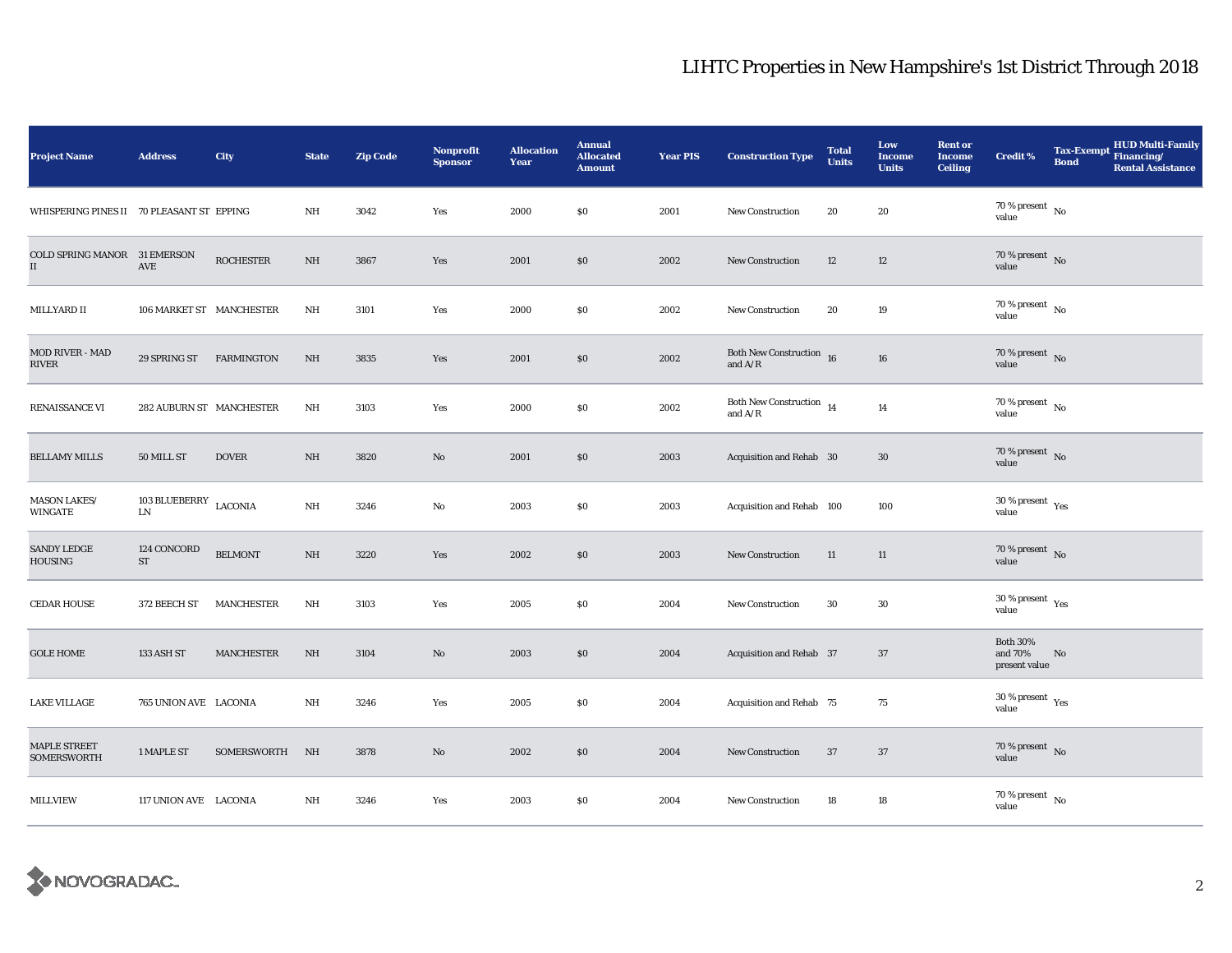| <b>Project Name</b>                                    | <b>Address</b>                                      | City              | <b>State</b> | <b>Zip Code</b> | Nonprofit<br><b>Sponsor</b> | <b>Allocation</b><br>Year | <b>Annual</b><br><b>Allocated</b><br><b>Amount</b> | <b>Year PIS</b> | <b>Construction Type</b>                   | <b>Total</b><br><b>Units</b> | Low<br><b>Income</b><br><b>Units</b> | <b>Rent or</b><br><b>Income</b><br><b>Ceiling</b> | <b>Credit %</b>                              | <b>Tax-Exempt</b><br><b>Bond</b> | HUD Multi-Family<br>Financing/<br><b>Rental Assistance</b> |
|--------------------------------------------------------|-----------------------------------------------------|-------------------|--------------|-----------------|-----------------------------|---------------------------|----------------------------------------------------|-----------------|--------------------------------------------|------------------------------|--------------------------------------|---------------------------------------------------|----------------------------------------------|----------------------------------|------------------------------------------------------------|
| PISCATAQUOG RIVER<br><b>SENIOR HOUSING</b>             | 155 AGNES ST MANCHESTER                             |                   | $\rm{NH}$    | 3102            | No                          | 2004                      | \$0                                                | 2004            | <b>New Construction</b>                    | 30                           | $30\,$                               |                                                   | $30$ % present $\,$ $\rm Yes$<br>value       |                                  |                                                            |
| PORTSMOUTH<br>COTTAGE                                  | 5 JENKINS AVE PORTSMOUTH                            |                   | NH           | 3801            | No                          | 2002                      | \$0                                                | 2004            | Acquisition and Rehab 20                   |                              | 20                                   |                                                   | 70 % present $\,$ No $\,$<br>value           |                                  |                                                            |
| <b>PUNCH</b><br><b>BROOK/BROOKSIDE</b><br><b>PLACE</b> | <b>6 PUNCH BROOK ROCHESTER</b><br><b>WAY</b>        |                   | $\rm{NH}$    | 3839            | $\mathbf{N}\mathbf{o}$      | 2003                      | \$0                                                | 2004            | <b>New Construction</b>                    | 89                           | 89                                   |                                                   | 70 % present $\,$ $\rm Yes$<br>value         |                                  |                                                            |
| ROCHESTER EAST                                         | 33 HIGHLAND<br><b>ST</b>                            | <b>ROCHESTER</b>  | NH           | 3868            | Yes                         | 2005                      | \$0                                                | 2004            | Acquisition and Rehab 48                   |                              | 48                                   |                                                   | $30$ % present $\rm\thinspace\,Yes$<br>value |                                  |                                                            |
| PISCATAQUOG RIVER<br><b>FAMILY HOUSING</b>             | 235 AGNES ST MANCHESTER                             |                   | NH           | 3102            |                             | 2004                      | \$0                                                | 2004            | Not Indicated                              | 120                          | 90                                   |                                                   | Not<br>Indicated                             |                                  |                                                            |
| <b>FAMILY MILL</b>                                     | 394 SECOND ST MANCHESTER                            |                   | NH           | 3102            | Yes                         | 2004                      | \$0                                                | 2005            | Acquisition and Rehab 33                   |                              | 33                                   |                                                   | <b>Both 30%</b><br>and 70%<br>present value  | No                               |                                                            |
| <b>OLD WELLINGTON</b><br><b>ROAD APTS</b>              | 495 OLD<br>WELLINGTON MANCHESTER<br>RD              |                   | NH           | 3104            | No                          | 2006                      | \$0                                                | 2005            | <b>New Construction</b>                    | 90                           | 90                                   |                                                   | $30\,\%$ present $\,$ Yes value              |                                  |                                                            |
| <b>STRAW MANSION</b>                                   | 11 TEMPLE CT                                        | <b>MANCHESTER</b> | NH           | 3104            | Yes                         | 2005                      | $\$0$                                              | 2005            | Both New Construction $\,$ 33<br>and $A/R$ |                              | 33                                   |                                                   | $70\,\%$ present $\,$ No value               |                                  |                                                            |
| <b>BETTY'S DREAM</b>                                   | 75<br>LONGMEADOW PORTSMOUTH<br>${\rm LN}$           |                   | NH           | 3801            | No                          | 2006                      | \$755,667                                          | 2006            | Acquisition and Rehab 24                   |                              | 24                                   | 60% AMGI                                          | $30\,\%$ present $\,$ Yes<br>value           |                                  |                                                            |
| WADLEIGH<br>FALLS/NEWMARKET                            | $290\,\mbox{WADLEIGH}$ NEWMARKET<br><b>FALLS RD</b> |                   | NH           | 3857            | No                          | 2005                      | \$382,262                                          | 2006            | New Construction                           | 57                           | 57                                   | 60% AMGI                                          | 70 % present $\hbox{~No}$<br>value           |                                  |                                                            |
| <b>GILFORD VILLAGE</b><br>KNOLL II                     | 41 POTTER HILL GILFORD<br>$\mathbf{R}\mathbf{D}$    |                   | $\rm{NH}$    | 3249            | $\mathbf{N}\mathbf{o}$      | 2006                      | \$130,348                                          | 2006            | New Construction                           | 24                           | 24                                   | 60% AMGI                                          | $30\,\%$ present $\,$ Yes<br>value           |                                  |                                                            |
| <b>SCOTT MILL</b>                                      | $22$ STRAFFORD<br><b>ST</b>                         | <b>LACONIA</b>    | $\rm{NH}$    | 3246            | No                          | 2005                      | \$691,311                                          | 2006            | Acquisition and Rehab 60                   |                              | 50                                   | 60% AMGI                                          | $70$ % present $\,$ No $\,$<br>value         |                                  |                                                            |
| MECHANIC SCHOOL                                        | 19 HAWTHORNE $_{\rm LACONIA}$<br><b>ST</b>          |                   | $\rm{NH}$    | 3246            | Yes                         | 2005                      | \$95,632                                           | 2006            | Acquisition and Rehab 6                    |                              | $6\phantom{.0}$                      | 60% AMGI                                          | $70\,\%$ present $\,$ No value               |                                  |                                                            |

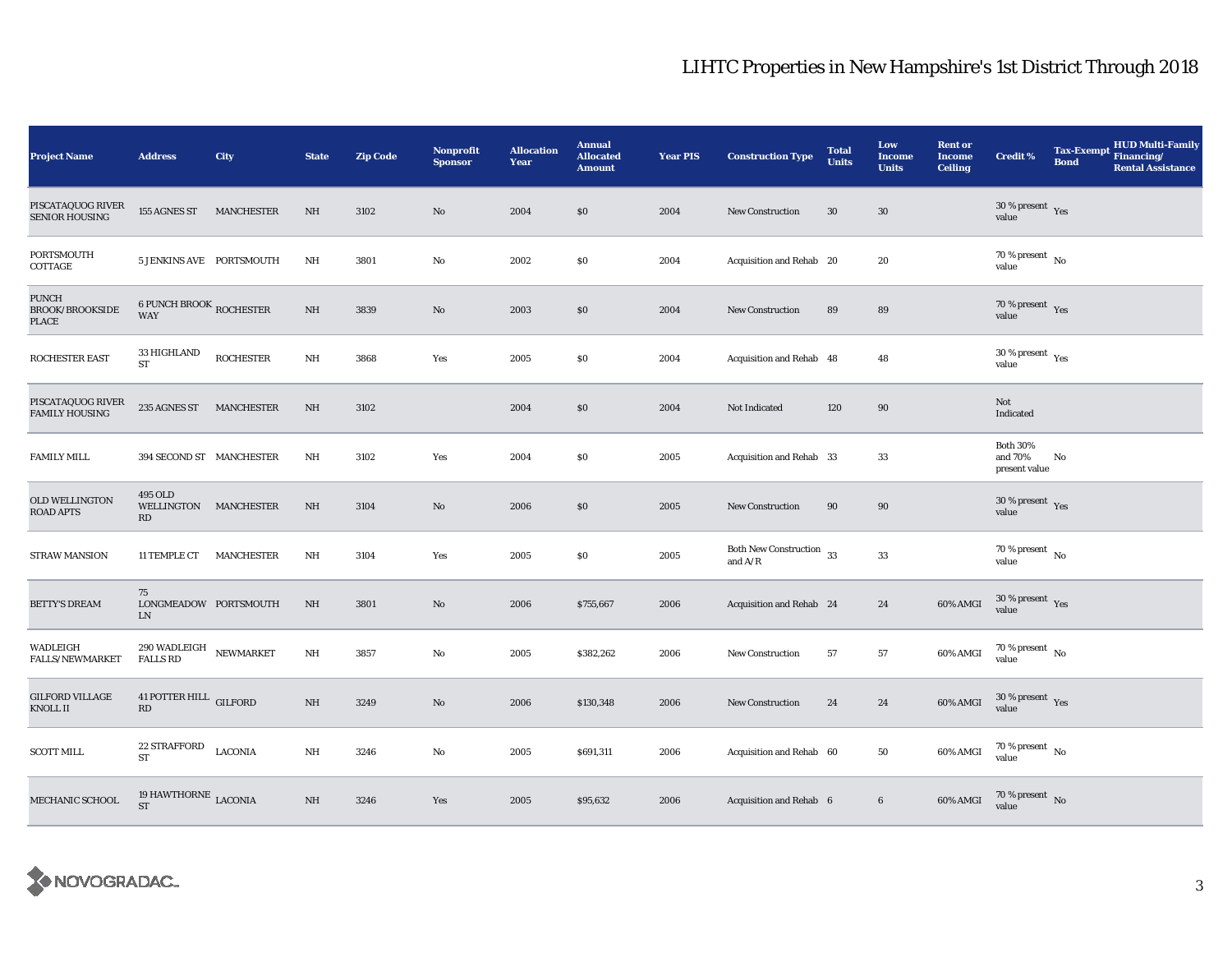| <b>Project Name</b>                                            | <b>Address</b>                             | City              | <b>State</b>            | <b>Zip Code</b> | Nonprofit<br><b>Sponsor</b> | <b>Allocation</b><br>Year | <b>Annual</b><br><b>Allocated</b><br><b>Amount</b> | <b>Year PIS</b> | <b>Construction Type</b> | <b>Total</b><br><b>Units</b> | Low<br><b>Income</b><br><b>Units</b> | <b>Rent or</b><br><b>Income</b><br><b>Ceiling</b> | <b>Credit %</b>                        | <b>Tax-Exempt</b><br><b>Bond</b> | <b>HUD Multi-Family</b><br>Financing/<br><b>Rental Assistance</b> |
|----------------------------------------------------------------|--------------------------------------------|-------------------|-------------------------|-----------------|-----------------------------|---------------------------|----------------------------------------------------|-----------------|--------------------------|------------------------------|--------------------------------------|---------------------------------------------------|----------------------------------------|----------------------------------|-------------------------------------------------------------------|
| <b>BROWN SCHOOL</b>                                            | 435 AMORY ST MANCHESTER                    |                   | NH                      | 3102            | No                          | 2006                      | \$449,944                                          | 2007            | Acquisition and Rehab 34 |                              | 34                                   | 60% AMGI                                          | 70 % present $\hbox{~No}$<br>value     |                                  |                                                                   |
| <b>ENCORE LIUSCOTT</b>                                         | 20 COLUMBUS<br>AVE                         | <b>ROCHESTER</b>  | $\rm{NH}$               | 3867            | $\mathbf{N}\mathbf{o}$      | 2006                      | \$740,471                                          | 2007            | Acquisition and Rehab 58 |                              | 58                                   | 60% AMGI                                          | $70\,\%$ present $\,$ No $\,$<br>value |                                  |                                                                   |
| REMICK TAMWORTH - 145 TAMWORTH TAMWORTH<br><b>REMICK ACRES</b> | RD                                         |                   | $\rm{NH}$               | 3886            | Yes                         | 2007                      | \$71,432                                           | 2007            | Acquisition and Rehab 24 |                              | $\bf 24$                             | 60% AMGI                                          | $30\,\%$ present $\,$ Yes value        |                                  |                                                                   |
| RENAISSANCE VIII<br>(SILVER MILL)                              | 246<br>SOMERVILLE ST MANCHESTER            |                   | $\rm{NH}$               | 3103            | Yes                         | 2006                      | \$687,388                                          | 2007            | Acquisition and Rehab 57 |                              | 57                                   | 60% AMGI                                          | $70\,\%$ present $\,$ No value         |                                  |                                                                   |
| SQUAMSCOTT BLOCK                                               | 130 WATER ST                               | EXETER            | NH                      | 3833            | No                          | 2006                      | \$100,664                                          | 2007            | New Construction         | 30                           | ${\bf 16}$                           | 60% AMGI                                          | $30$ % present $\,$ $\rm Yes$<br>value |                                  |                                                                   |
| COCHECO PARK APTS                                              | 40 CHESTNUT<br>${\rm ST}$                  | <b>DOVER</b>      | NH                      | 3820            | No                          | 2009                      | \$207,835                                          | 2008            | Acquisition and Rehab 78 |                              | 78                                   | 60% AMGI                                          | $30\,\%$ present $\,$ Yes value        |                                  |                                                                   |
| <b>FAMILY WILLOWS</b>                                          | 161 S BEECH ST MANCHESTER                  |                   | $\rm{NH}$               | 3103            | Yes                         | 2006                      | \$341,989                                          | 2008            | Acquisition and Rehab 29 |                              | 29                                   | 60% AMGI                                          | $70\,\%$ present $\,$ No value         |                                  |                                                                   |
| MAPLE HILL ACRES                                               | 7 CEDAR HILL<br>DR                         | <b>BELMONT</b>    | $\rm NH$                | 3220            | $\rm No$                    | 2006                      | \$714,616                                          | 2008            | New Construction         | $32\,$                       | $32\,$                               | 60% AMGI                                          | $70\,\%$ present $_{\rm{No}}$          |                                  |                                                                   |
| <b>STELLA ARMS</b>                                             | 226 KARATZAS<br>AVE                        | <b>MANCHESTER</b> | $\mathbf{N} \mathbf{H}$ | 3104            | No                          | 2007                      | \$783,329                                          | 2008            | New Construction         | 66                           | 66                                   | 60% AMGI                                          | $70\,\%$ present $\,$ No value         |                                  |                                                                   |
| <b>BOYNTON</b>                                                 | 31 BOYNTON RD MEREDITH                     |                   | NH                      | 3253            | Yes                         | 2007                      | \$531,936                                          | 2009            | <b>New Construction</b>  | $32\,$                       | $32\,$                               | 60% AMGI                                          | $70\,\%$ present $\,$ No value         |                                  |                                                                   |
| LAFAYETTE SCHOOL                                               | $100$ LAFAYETTE $\_$ PORTSMOUTH $\_$<br>RD |                   | $_{\rm NH}$             | 3801            | No                          | 2008                      | \$224,820                                          | 2009            | Acquisition and Rehab 10 |                              | 10                                   | 60% AMGI                                          | 70 % present $\hbox{~No}$<br>value     |                                  |                                                                   |
| SIDORAS TERRACE                                                | <b>82 KARATZAS</b><br>AVE                  | <b>MANCHESTER</b> | $\rm{NH}$               | 3104            | $\mathbf{N}\mathbf{o}$      | 2008                      | \$669,661                                          | 2009            | New Construction         | 72                           | 72                                   | 60% AMGI                                          | $70$ % present $_{\rm{No}}$            |                                  |                                                                   |
| <b>ABINGTON SQUARE</b>                                         | 32 MYSTIC<br><b>BROOK WAY</b>              | <b>MANCHESTER</b> | $\rm{NH}$               | 3102            | Yes                         | 2009                      | \$109,536                                          | 2010            | New Construction         | 25                           | 25                                   | 60% AMGI                                          | $70$ % present $\,$ No value           |                                  |                                                                   |

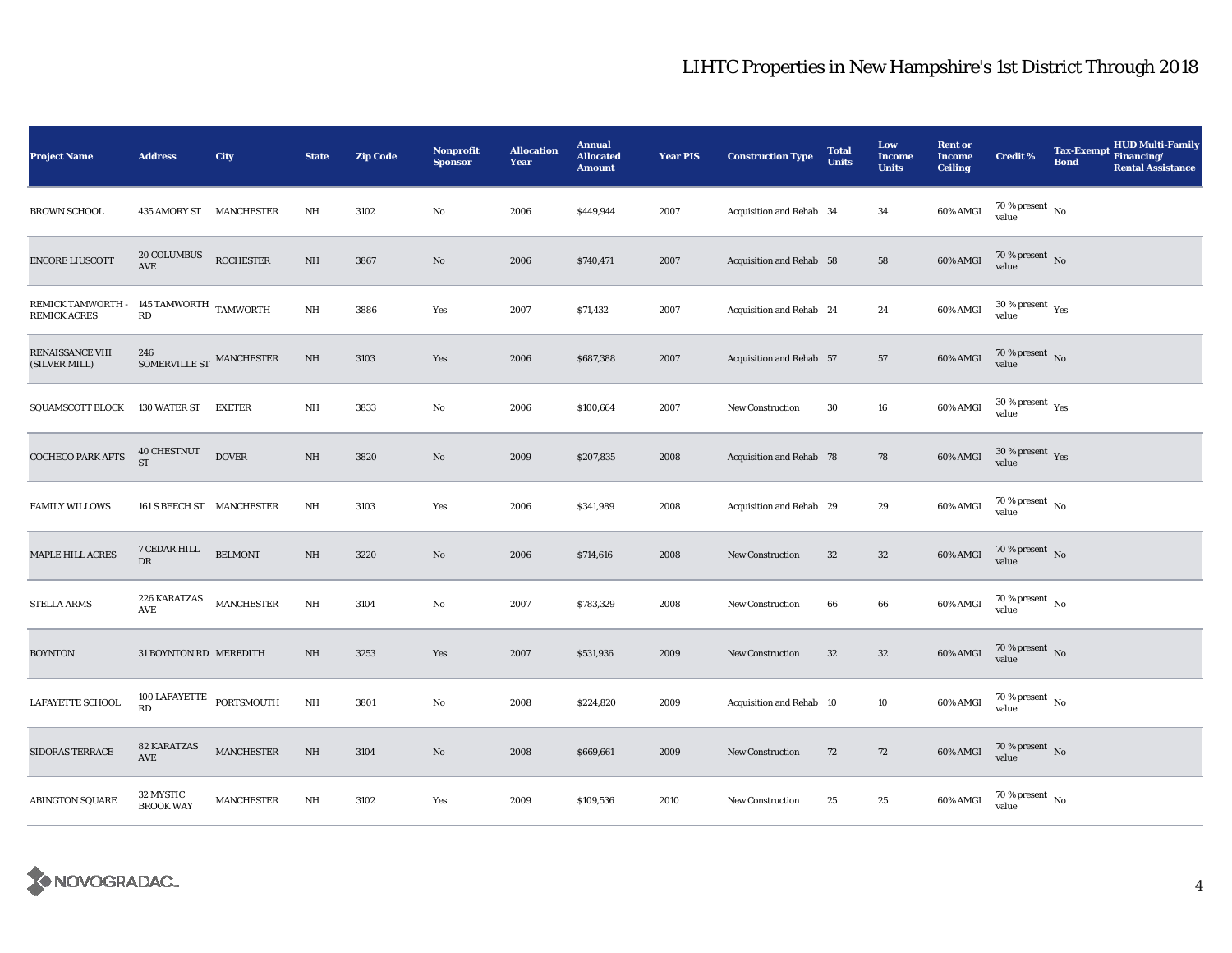| <b>Project Name</b>                                 | <b>Address</b>                                           | City               | <b>State</b>   | <b>Zip Code</b> | <b>Nonprofit</b><br><b>Sponsor</b> | <b>Allocation</b><br>Year | <b>Annual</b><br><b>Allocated</b><br><b>Amount</b> | <b>Year PIS</b> | <b>Construction Type</b>  | <b>Total</b><br><b>Units</b> | Low<br><b>Income</b><br><b>Units</b> | <b>Rent or</b><br><b>Income</b><br><b>Ceiling</b> | <b>Credit %</b>                             | <b>Tax-Exempt</b><br><b>Bond</b> | <b>HUD Multi-Family</b><br>Financing/<br><b>Rental Assistance</b> |
|-----------------------------------------------------|----------------------------------------------------------|--------------------|----------------|-----------------|------------------------------------|---------------------------|----------------------------------------------------|-----------------|---------------------------|------------------------------|--------------------------------------|---------------------------------------------------|---------------------------------------------|----------------------------------|-------------------------------------------------------------------|
| <b>LAURETTE SWEENEY</b><br>APTS <sub>2</sub>        | 750 S PORTER ST MANCHESTER                               |                    | NH             | 3103            | Yes                                | 2010                      | \$420,462                                          | 2011            | New Construction          | 30                           | $30\,$                               | 60% AMGI                                          | $70\,\%$ present $\,$ No value              |                                  |                                                                   |
| <b>LOWELL ST</b>                                    | 136 LOWELL ST MANCHESTER                                 |                    | $\rm{NH}$      | 3104            | Yes                                | 2010                      | $\$0$                                              | 2011            | Acquisition and Rehab 17  |                              | 17                                   | 60% AMGI                                          | Not<br>Indicated                            | No                               |                                                                   |
| <b>MALLARD PLACE</b>                                | 12 MALLARD LN HOOKSETT                                   |                    | NH             | 3106            | Yes                                | 2010                      | \$84,974                                           | 2011            | New Construction          | 16                           | 16                                   | $60\%$ AMGI                                       | $70\,\%$ present $\;\;$ Yes value           |                                  |                                                                   |
| <b>WAMESIT PLACE</b>                                | 65 HOLIDAY DR PORTSMOUTH                                 |                    | NH             | 3801            | Yes                                | 2011                      | \$393,290                                          | 2011            | Acquisition and Rehab 100 |                              | 93                                   | 60% AMGI                                          | $30$ % present $\,$ $\rm Yes$<br>value      |                                  | Yes                                                               |
| <b>MOUNTAINVIEW</b>                                 | <b>1 SUNSET PL</b>                                       | CENTER OSSIPEE NH  |                | 3814            | No                                 | 2012                      | \$64,188                                           | 2012            | Acquisition and Rehab 24  |                              | 24                                   | 60% AMGI                                          | $30\,\%$ present $\,$ Yes value             |                                  | Yes                                                               |
| <b>CONWAY PINES</b>                                 | 404 POLIQUIN<br>DR                                       | CONWAY             | $\rm{NH}$      | 3818            | $\rm No$                           | 2011                      | \$625,605                                          | 2012            | <b>New Construction</b>   | 32                           | ${\bf 32}$                           | 60% AMGI                                          | $70\,\%$ present $\,$ No value              |                                  | No                                                                |
| HARRIMAN HILL                                       | 24 BECK DR                                               | <b>WOLFEBORO</b>   | $\rm{NH}$      | 3894            | Yes                                | 2010                      | \$583,000                                          | 2012            | <b>New Construction</b>   | 24                           | 24                                   | 60% AMGI                                          | $70\,\%$ present $\,$ No value              |                                  | $\rm No$                                                          |
| POND VIEW<br><b>APARTMENTS</b>                      | 104 PLEASANT<br><b>ST</b>                                | CONWAY             | $\rm{NH}$      | 3818            | $\rm No$                           | 2012                      | \$18,779                                           | 2013            | Acquisition and Rehab 12  |                              | 12                                   | 60% AMGI                                          | 30 % present $\,$ $\rm Yes$<br>value        |                                  | Yes                                                               |
| LOCHMERE MEADOWS 1 LOCHMERE<br>$\scriptstyle\rm II$ | $\rm CIR$                                                | <b>TILTON</b>      | NH             | 3276            | Yes                                | 2012                      | \$300,000                                          | 2013            | New Construction          | 19                           | 19                                   | 60% AMGI                                          | 70 % present $\hbox{~No}$<br>value          |                                  | $\rm No$                                                          |
| <b>MARSH VIEW MANOR</b>                             | 194 BROCK ST                                             | <b>ROCHESTER</b>   | NH             | 3867            | Yes                                | 2012                      | \$0                                                | 2013            | Not Indicated             | 12                           | $\bf{0}$                             |                                                   | Not<br>Indicated                            | No                               | No                                                                |
| <b>WOODBURY MILLS</b>                               | 1 DOVER ST                                               | <b>DOVER</b>       | $\rm{NH}$      | 3820            | Yes                                | 2013                      | \$671,825                                          | 2014            | Acquisition and Rehab 42  |                              | 42                                   | 60% AMGI                                          | <b>Both 30%</b><br>and 70%<br>present value | No                               | No                                                                |
| HARRIMAN HILL<br><b>APARTMENTS PHASE 2</b>          | <b>CLEMENT</b><br>COURT + BECK WOLFEBORO<br><b>DRIVE</b> |                    | $\rm{NH}$      | 3894            | Yes                                | 2013                      | \$336,579                                          | 2014            | New Construction          | 24                           | 24                                   | 60% AMGI                                          | $70\,\%$ present $\,$ No value              |                                  | No                                                                |
| <b>TOWNHOMES AT</b><br>WHITTEMORE PLACE ROAD        | 401 MAMMOTH                                              | <b>LONDONDERRY</b> | N <sub>H</sub> | 3053            | Yes                                | 2014                      | \$781,160                                          | 2015            | <b>New Construction</b>   | 45                           | $45\,$                               | 60% AMGI                                          | $70\,\%$ present $\,$ No value              |                                  | No                                                                |

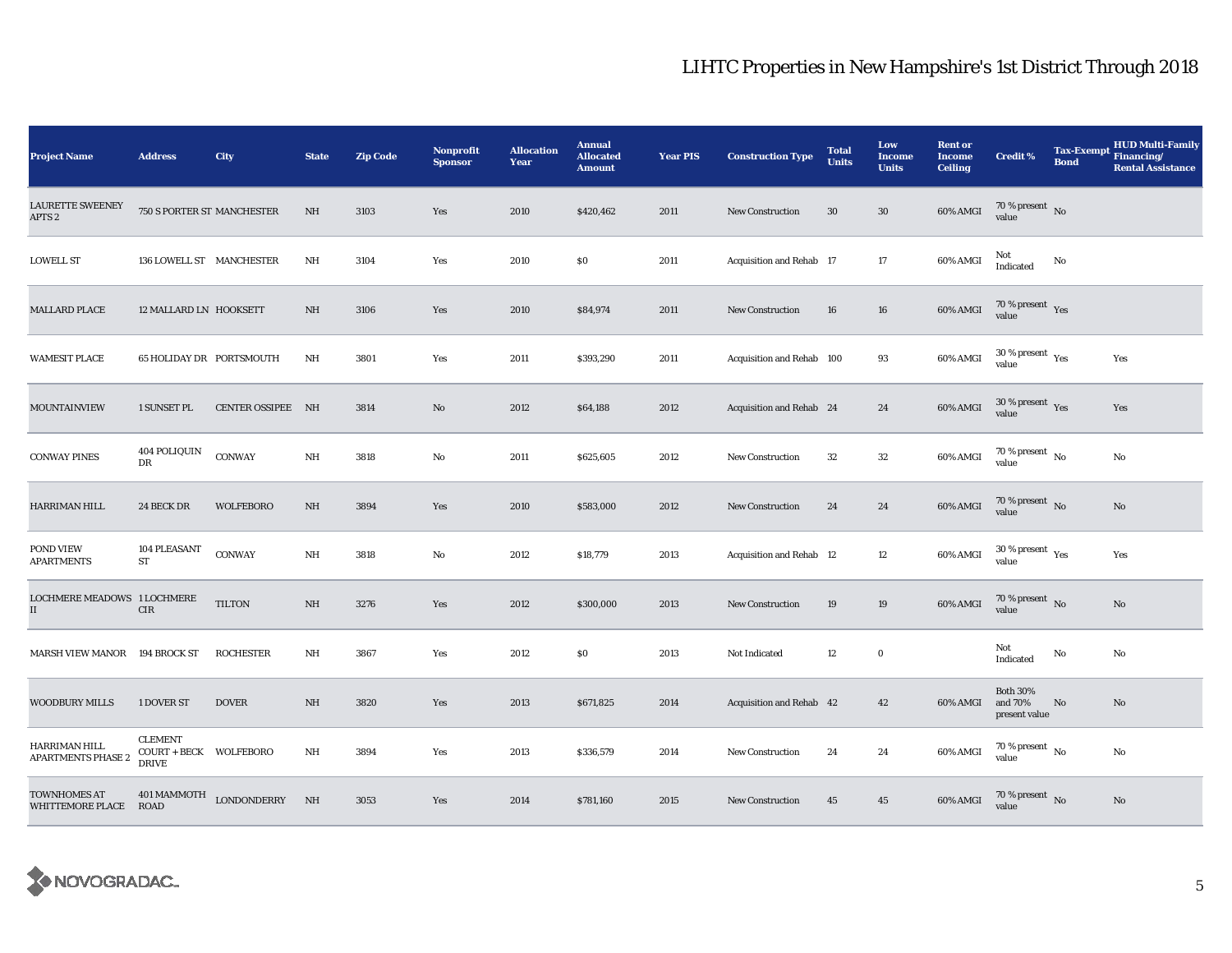| <b>Project Name</b>                                         | <b>Address</b>                             | City              | <b>State</b> | <b>Zip Code</b> | Nonprofit<br><b>Sponsor</b> | <b>Allocation</b><br>Year | <b>Annual</b><br><b>Allocated</b><br><b>Amount</b> | <b>Year PIS</b>      | <b>Construction Type</b> | <b>Total</b><br><b>Units</b> | Low<br><b>Income</b><br><b>Units</b> | <b>Rent or</b><br><b>Income</b><br><b>Ceiling</b> | <b>Credit %</b>                        | Tax-Exempt Financing/<br><b>Bond</b> | <b>HUD Multi-Family</b><br><b>Rental Assistance</b> |
|-------------------------------------------------------------|--------------------------------------------|-------------------|--------------|-----------------|-----------------------------|---------------------------|----------------------------------------------------|----------------------|--------------------------|------------------------------|--------------------------------------|---------------------------------------------------|----------------------------------------|--------------------------------------|-----------------------------------------------------|
| ONE MEETING PLACE                                           | 1 MEETING<br>PLACE DRIVE                   | <b>EXETER</b>     | NH           | 3833            | Yes                         | 2014                      | \$648,045                                          | 2015                 | New Construction         | 39                           | 39                                   | 60% AMGI                                          | $70$ % present $\,$ No $\,$<br>value   |                                      | No                                                  |
| CONWAY PINES PHASE 383 POLIQUIN<br>$\mathbf{2}$             | <b>DRIVE</b>                               | <b>CONWAY</b>     | NH           | 3860            | No                          | 2015                      | \$450,000                                          | 2016                 | <b>New Construction</b>  | 30                           | $30\,$                               | 60% AMGI                                          | $70\,\%$ present $\,$ No $\,$<br>value |                                      | No                                                  |
| MAST LANDING UNIT A 250 MAST ROAD DOVER                     |                                            |                   | NH           | 3820            | Yes                         | 2014                      | \$450,000                                          | 2016                 | <b>New Construction</b>  | $32\,$                       | 26                                   | 60% AMGI                                          | $70$ % present $\,$ No $\,$<br>value   |                                      | No                                                  |
| MAST LANDING UNIT B 250 MAST ROAD DOVER                     |                                            |                   | NH           | 3820            | Yes                         | 2014                      | \$166,046                                          | 2016                 | <b>New Construction</b>  | 26                           | 26                                   | 60% AMGI                                          | $30$ % present $\,$ $\rm Yes$<br>value |                                      | No                                                  |
| ARTHUR H. NICKLESS<br>JR. HOUSING FOR THE<br><b>ELDERLY</b> | 19 GLENWOOD<br><b>AVENUE</b>               | <b>ROCHESTER</b>  | NH           | 3867            | No                          | 2015                      | \$450,000                                          | 2016                 | <b>New Construction</b>  | 24                           | 24                                   | 60% AMGI                                          | $70\,\%$ present $\,$ No $\,$<br>value |                                      |                                                     |
| <b>RIVER'S EDGE</b><br><b>APARTMENTS</b>                    | 126 UNION<br><b>AVENUE</b>                 | <b>LACONIA</b>    | NH           | 3246            | Yes                         | 2014                      | \$535,883                                          | 2016                 | Acquisition and Rehab 32 |                              | $32\,$                               | 60% AMGI                                          | $70\,\%$ present $\,$ No value         |                                      |                                                     |
| <b>SOUTH MAIN</b><br><b>SUPPORTED</b><br><b>APARTMENTS</b>  | 168 SOUTH<br><b>MAIN STREET</b>            | <b>MANCHESTER</b> | NH           | 3102            | Yes                         | 2015                      | \$356,022                                          | 2016                 | <b>New Construction</b>  | 20                           | 20                                   | 60% AMGI                                          | $70$ % present $\,$ No $\,$<br>value   |                                      |                                                     |
| <b>RENEWI</b>                                               | 288-290<br><b>AUBURN</b><br><b>STREET</b>  | <b>MANCHESTER</b> | NH           | 3103            | Yes                         | 2016                      | \$385,000                                          | 2016                 | Acquisition and Rehab 98 |                              | 98                                   | 60% AMGI                                          | $70\%$ present No<br>value             |                                      | No                                                  |
| <b>CHANDLER PLACE</b>                                       | <b>18 CHANDLER</b><br><b>AVENUE</b>        | <b>PLAISTOW</b>   | NH           | 3865            | No                          | 2016                      | \$450,000                                          | 2017                 | New Construction         | 25                           | 25                                   | $50\%$ AMGI                                       | $70$ % present $\,$ No $\,$<br>value   |                                      |                                                     |
| THE MEADOWS AT<br><b>GRAPVINE RUN, PHASE</b><br>I           | 27 BROWN<br><b>ROAD</b>                    | HAMPTON FALLS NH  |              | 3844            | Yes                         | 2016                      | \$444,200                                          | 2017                 | New Construction         | 24                           | 24                                   | 60% AMGI                                          | $70\,\%$ present $\,$ No value         |                                      | No                                                  |
| <b>GLIFORD VILLAGE</b><br>KNOLLS III                        | 39 POTTER HILL $\,$ GILFORD<br><b>ROAD</b> |                   | $\rm{NH}$    | 3249            | Yes                         | 2017                      | \$406,685                                          | 2018                 | New Construction         | 24                           | 22                                   | 60% AMGI                                          | 70 % present $\hbox{~No}$<br>value     |                                      | No                                                  |
| <b>6 MEETING PLACE</b>                                      | 6 MEETING PL<br>DR                         | <b>EXETER</b>     | $\rm{NH}$    | 3833            |                             | Insufficient<br>Data      | $\$0$                                              | Insufficient<br>Data | Not Indicated            | 26                           | $\boldsymbol{0}$                     |                                                   | Not<br>Indicated                       |                                      |                                                     |
| <b>INISHMORE</b>                                            | 47 BLUE HERON PORTSMOUTH<br>DR             |                   | NH           | 3801            |                             | Insufficient<br>Data      | $\$0$                                              | Insufficient<br>Data | Not Indicated            | 66                           | $\bf{0}$                             |                                                   | Not<br>Indicated                       |                                      |                                                     |

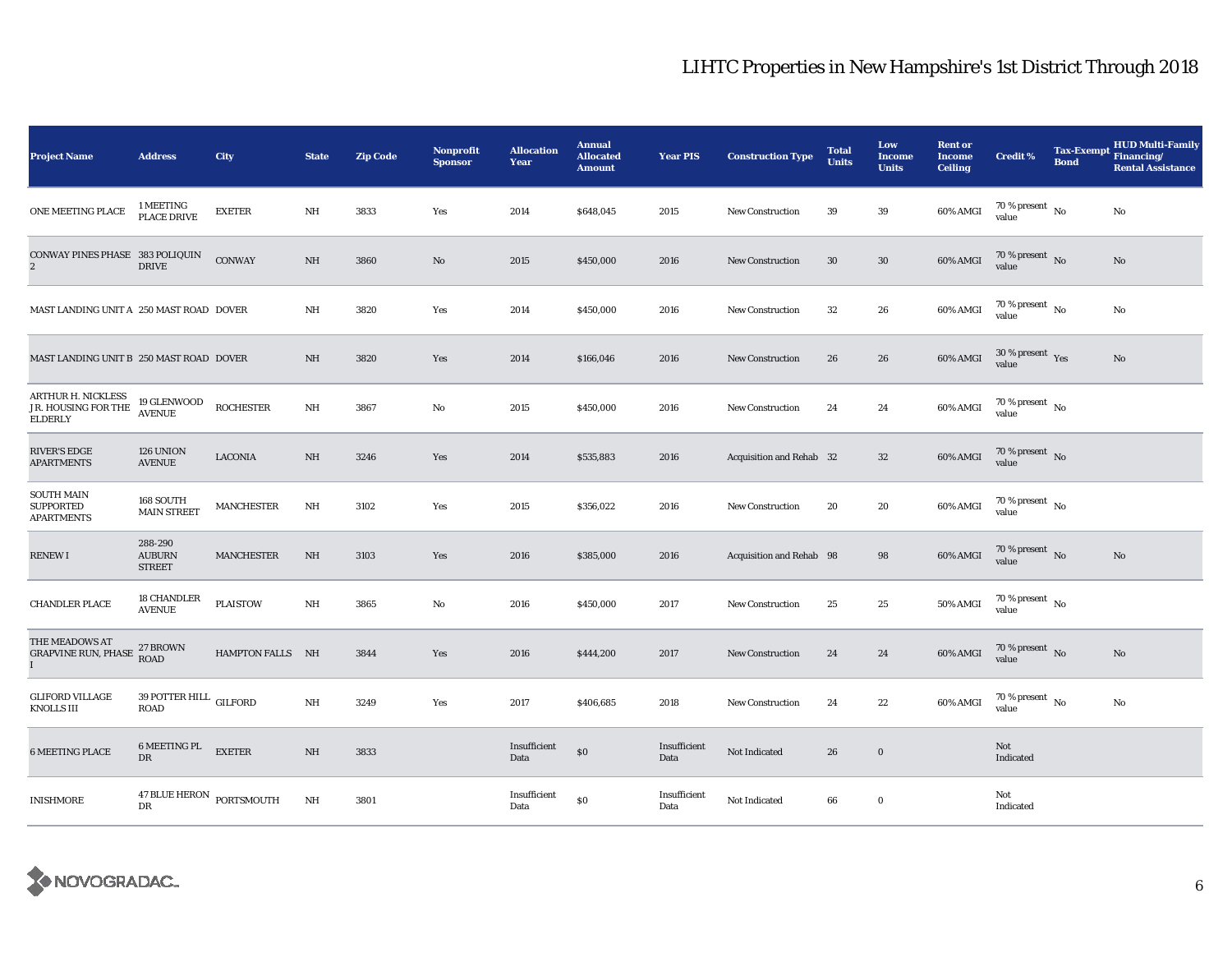| <b>Project Name</b>                  | <b>Address</b>                | <b>City</b>       | <b>State</b> | <b>Zip Code</b> | Nonprofit<br><b>Sponsor</b> | <b>Allocation</b><br>Year | <b>Annual</b><br><b>Allocated</b><br><b>Amount</b> | <b>Year PIS</b>      | <b>Construction Type</b> | <b>Total</b><br><b>Units</b> | Low<br><b>Income</b><br><b>Units</b> | <b>Rent or</b><br><b>Income</b><br><b>Ceiling</b> | <b>Credit %</b>  | <b>Tax-Exempt</b><br><b>Bond</b> | HUD Multi-Family<br>Financing/<br><b>Rental Assistance</b> |
|--------------------------------------|-------------------------------|-------------------|--------------|-----------------|-----------------------------|---------------------------|----------------------------------------------------|----------------------|--------------------------|------------------------------|--------------------------------------|---------------------------------------------------|------------------|----------------------------------|------------------------------------------------------------|
| <b>LANGDON MILL</b>                  | 98 W BROOK ST MANCHESTER      |                   | NH           | 3101            |                             | Insufficient<br>Data      | $\$0$                                              | Insufficient<br>Data | Not Indicated            | 18                           | $\bf{0}$                             |                                                   | Not<br>Indicated |                                  |                                                            |
| <b>LAURETTE SWEENEY</b><br>APTS      | 800 S PORTER<br><b>ST EXT</b> | MANCHESTER        | $\rm{NH}$    | 3103            |                             | Insufficient<br>Data      | \$0                                                | Insufficient<br>Data | Not Indicated            | 31                           | $\mathbf 0$                          |                                                   | Not<br>Indicated |                                  |                                                            |
| LOCHMERE MEADOWS 2 GEORGES DR TILTON |                               |                   | NH           | 3276            |                             | Insufficient<br>Data      | $\$0$                                              | Insufficient<br>Data | Not Indicated            | 28                           | $\mathbf 0$                          |                                                   | Not<br>Indicated |                                  |                                                            |
| MEETING PLACE AT<br><b>EXETER</b>    | 4 MEETING PL<br>$_{\rm DR}$   | <b>EXETER</b>     | $\rm{NH}$    | 3833            |                             | Insufficient<br>Data      | $\$0$                                              | Insufficient<br>Data | Not Indicated            | $32\,$                       | $\mathbf 0$                          |                                                   | Not<br>Indicated |                                  |                                                            |
| MILLYARD<br>TRANSITIONAL<br>HOUSING  | 98 MARKET ST MANCHESTER       |                   | NH           | 3101            |                             | Insufficient<br>Data      | $\$0$                                              | Insufficient<br>Data | Not Indicated            | 12                           | $\mathbf 0$                          |                                                   | Not<br>Indicated |                                  |                                                            |
| RENAISSANCE II<br>(MERRIMACK PLACE)  | 163 CEDAR ST MANCHESTER       |                   | NH           | 3103            |                             | Insufficient<br>Data      | \$0                                                | Insufficient<br>Data | Not Indicated            | 16                           | $\bf{0}$                             |                                                   | Not<br>Indicated |                                  |                                                            |
| THE FAIRWAYS                         | 21 FAIRWAY DR DERRY           |                   | NH           | 3038            |                             | Insufficient<br>Data      | $\$0$                                              | Insufficient<br>Data | Not Indicated            | 177                          | $\mathbf 0$                          |                                                   | Not<br>Indicated |                                  |                                                            |
| <b>WHITE BIRCH</b>                   | 11 AIRFIELD DR RYE            |                   | NH           | 3870            |                             | Insufficient<br>Data      | \$0                                                | Insufficient<br>Data | Not Indicated            | $\bf{22}$                    | $\mathbf 0$                          |                                                   | Not<br>Indicated |                                  |                                                            |
| 241 PINE ST                          | 241 PINE ST                   | <b>MANCHESTER</b> | NH           | 3103            |                             | 1988                      | \$0                                                | 1988                 | Not Indicated            | $\bf{0}$                     | 58                                   |                                                   | Not<br>Indicated |                                  |                                                            |
| 144-158 LAKE AVE                     | 144 LAKE AVE                  | <b>MANCHESTER</b> | NH           | 3103            |                             | 1989                      | $\$0$                                              | 1989                 | Not Indicated            | $\bf{0}$                     | 21                                   |                                                   | Not<br>Indicated |                                  |                                                            |
| 261 PINE STREET                      | 261 PINE ST                   | <b>MANCHESTER</b> | NH           | 3103            |                             | 1989                      | \$0                                                | 1989                 | Not Indicated            | $\bf{0}$                     | 24                                   |                                                   | Not<br>Indicated |                                  |                                                            |
| 293 CENTRAL ST                       | 293 CENTRAL ST MANCHESTER     |                   | NH           | 3103            |                             | 1989                      | \$0                                                | 1989                 | Not Indicated            | $\bf{0}$                     | 8                                    |                                                   | Not<br>Indicated |                                  |                                                            |
| 543 LINCOLN ST                       | 543 LINCOLN ST MANCHESTER     |                   | NH           | 3104            |                             | 1989                      | \$0                                                | 1989                 | Not Indicated            | $\bf{0}$                     | 42                                   |                                                   | Not<br>Indicated |                                  |                                                            |

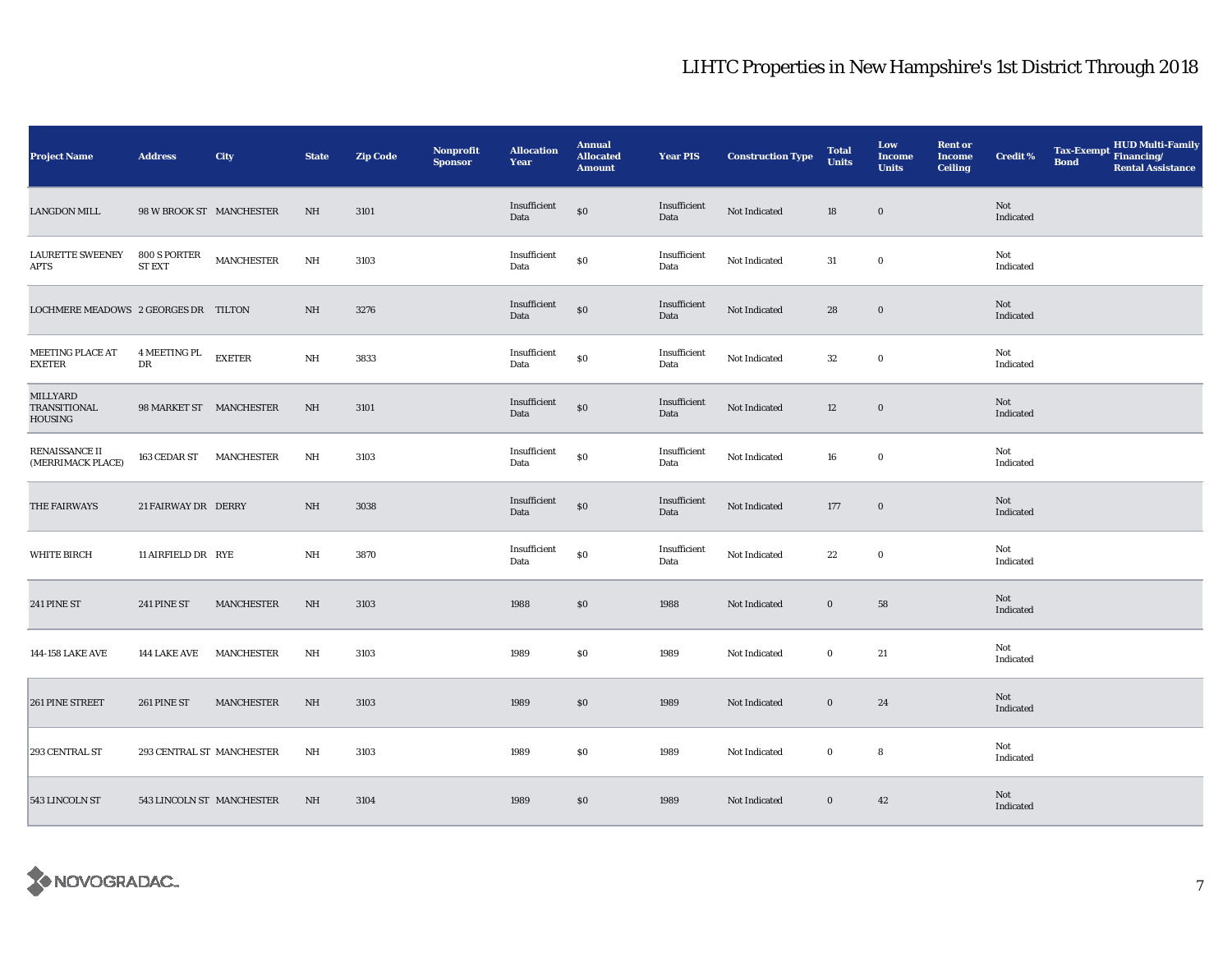| <b>Project Name</b>                                                   | <b>Address</b>                   | City              | <b>State</b>            | <b>Zip Code</b> | <b>Nonprofit</b><br><b>Sponsor</b> | <b>Allocation</b><br>Year | <b>Annual</b><br><b>Allocated</b><br><b>Amount</b> | <b>Year PIS</b> | <b>Construction Type</b>                                 | <b>Total</b><br><b>Units</b> | Low<br><b>Income</b><br><b>Units</b> | <b>Rent or</b><br><b>Income</b><br><b>Ceiling</b> | <b>Credit %</b>                             | <b>Bond</b> | <b>HUD Multi-Family</b><br>Tax-Exempt Financing/<br><b>Rental Assistance</b> |
|-----------------------------------------------------------------------|----------------------------------|-------------------|-------------------------|-----------------|------------------------------------|---------------------------|----------------------------------------------------|-----------------|----------------------------------------------------------|------------------------------|--------------------------------------|---------------------------------------------------|---------------------------------------------|-------------|------------------------------------------------------------------------------|
| <b>7 COHAS TERRACE</b>                                                | 7 COHAS TER                      | LONDONDERRY       | NH                      | 3053            |                                    | 1991                      | \$0                                                | 1991            | Not Indicated                                            | $\bf{0}$                     | $\boldsymbol{2}$                     |                                                   | Not<br>Indicated                            |             |                                                                              |
| WEST VIEW TERRACE 9 LINDSAY RD                                        |                                  | HOOKSETT          | NH                      | 3106            |                                    | 1992                      | \$0                                                | 1992            | Not Indicated                                            | $30\,$                       | 30                                   |                                                   | Not<br>Indicated                            |             |                                                                              |
| PEARL STREET SCHOOL 332 PEARL ST                                      |                                  | <b>MANCHESTER</b> | NH                      | 3104            |                                    | 1993                      | \$0                                                | 1993            | Not Indicated                                            | 12                           | 12                                   |                                                   | Not<br>Indicated                            |             |                                                                              |
| BRANCH RIVER COMMO 342 MEADOW ST SANBORNVILLE                         |                                  |                   | N <sub>H</sub>          | 3872            |                                    | 1993                      | $\$0$                                              | 1993            | Not Indicated                                            | 24                           | 24                                   |                                                   | Not<br>Indicated                            |             |                                                                              |
| VICTORIA WOODS                                                        | 16 CHARLEVOIX $\,$ LACONIA<br>PL |                   | $\rm{NH}$               | 3246            |                                    | 1993                      | \$0                                                | 1993            | Not Indicated                                            | 27                           | 27                                   |                                                   | Not<br>Indicated                            |             |                                                                              |
| RENAISSANCE I (CEDAR 241 CEDAR ST MANCHESTER                          |                                  |                   | $\rm{NH}$               | 3103            |                                    | 1994                      | \$0                                                | 1994            | Not Indicated                                            | 24                           | 24                                   |                                                   | Not<br>Indicated                            |             |                                                                              |
| MOUNTAIN VIEW (MAN(38 JOLIETTE ST MANCHESTER                          |                                  |                   | NH                      | 3102            |                                    | 1994                      | S <sub>0</sub>                                     | 1994            | Not Indicated                                            | $\bf{6}$                     | $6\phantom{.0}$                      |                                                   | Not<br>Indicated                            |             |                                                                              |
| <b>FAIRWAYS</b>                                                       | 1 FOREST RIDGE DERRY<br>RD       |                   | $\rm{NH}$               | 3038            |                                    | 1994                      | $\$0$                                              | 1994            | Not Indicated                                            | $\bf{0}$                     | 176                                  |                                                   | Not<br>Indicated                            | Yes         |                                                                              |
| MARINER'S VILLAGE (OS $_{\text{DR}}^{40\text{ BLUE}$ HERON PORTSMOUTH |                                  |                   | $\mathbf{N} \mathbf{H}$ | 3801            | No                                 | 1994                      | \$0                                                | 1995            | <b>New Construction</b>                                  | 66                           | 66                                   |                                                   | $70\,\%$ present $\,$ No $\,$<br>value      |             |                                                                              |
| <b>BROOK &amp; CANAL</b>                                              | 82 W BROOK ST MANCHESTER         |                   | NH                      | 3101            | $\mathbf{N}\mathbf{o}$             | 1995                      | \$0                                                | 1995            | Acquisition and Rehab 20                                 |                              | 20                                   |                                                   | <b>Both 30%</b><br>and 70%<br>present value | No          |                                                                              |
| <b>COLBY COURT</b>                                                    | 10 COLBY CT                      | BEDFORD           | NH                      | 3110            | $\rm No$                           | 1995                      | \$0                                                | 1995            | <b>New Construction</b>                                  | 27                           | 27                                   |                                                   | $30\,\%$ present $\,$ No value              |             |                                                                              |
| <b>DOUGLAS STREET</b>                                                 | 244 DOUGLAS ST MANCHESTER        |                   | $\rm{NH}$               | 3102            | $\rm No$                           | 1994                      | \$0                                                | 1995            | Both New Construction $7$<br>and $\mathrm{A}/\mathrm{R}$ |                              | $\,7$                                |                                                   | $70\,\%$ present $\,$ No value              |             |                                                                              |
| <b>HAMPTON ELDERLY</b>                                                | 450 HIGH ST                      | <b>HAMPTON</b>    | NH                      | 3842            | No                                 | 1994                      | \$0                                                | 1995            | New Construction                                         | 27                           | 27                                   |                                                   | $30\,\%$ present $\,$ No value              |             |                                                                              |

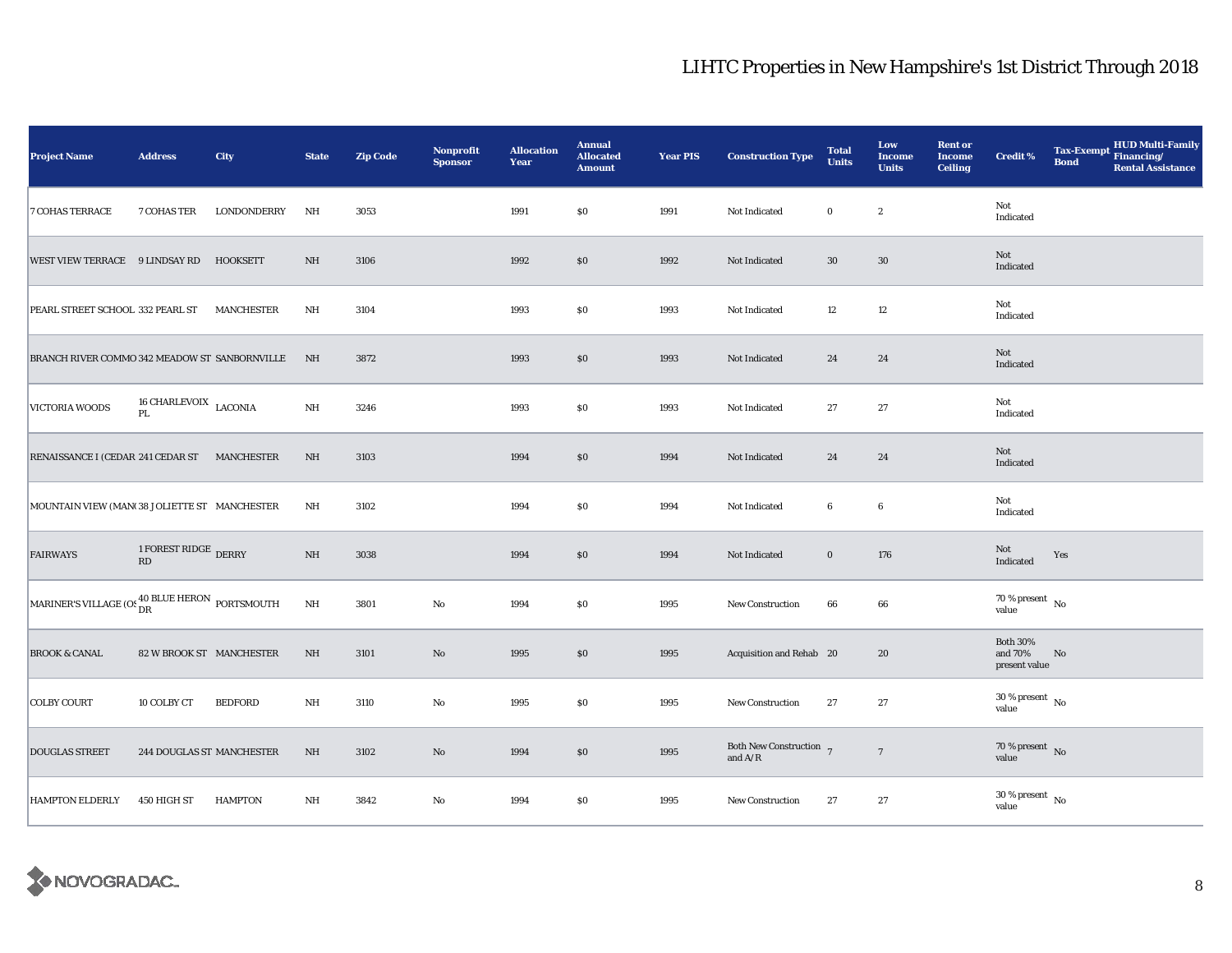| <b>Project Name</b>                                                                               | <b>Address</b>                    | City               | <b>State</b> | <b>Zip Code</b> | <b>Nonprofit</b><br><b>Sponsor</b> | <b>Allocation</b><br>Year | <b>Annual</b><br><b>Allocated</b><br><b>Amount</b> | <b>Year PIS</b> | <b>Construction Type</b>                                                          | <b>Total</b><br><b>Units</b> | Low<br><b>Income</b><br><b>Units</b> | <b>Rent or</b><br><b>Income</b><br><b>Ceiling</b> | <b>Credit %</b>                             | Tax-Exempt HUD Multi-Family<br><b>Bond</b><br><b>Rental Assistance</b> |
|---------------------------------------------------------------------------------------------------|-----------------------------------|--------------------|--------------|-----------------|------------------------------------|---------------------------|----------------------------------------------------|-----------------|-----------------------------------------------------------------------------------|------------------------------|--------------------------------------|---------------------------------------------------|---------------------------------------------|------------------------------------------------------------------------|
| MERRIMACK HEIGHTS 514 W RIVER RD HOOKSETT                                                         |                                   |                    | NH           | 3106            | $\mathbf{N}\mathbf{o}$             | 1994                      | \$0                                                | 1995            | <b>New Construction</b>                                                           | 70                           | 70                                   |                                                   | 70 % present $\hbox{~No}$<br>value          |                                                                        |
| MERRIMACK PLACE                                                                                   | 184 MERRIMACK $_{\rm MANCHESTER}$ |                    | $\rm{NH}$    | 3103            | No                                 | 1994                      | \$0                                                | 1995            | Acquisition and Rehab 16                                                          |                              | 16                                   |                                                   | $70\,\%$ present $\,$ No value              |                                                                        |
| <b>SUMMER STREET</b>                                                                              | 5 SUMMER ST                       | EXETER             | $\rm{NH}$    | 3833            | Yes                                | 1995                      | \$0                                                | 1995            | <b>Acquisition and Rehab 8</b>                                                    |                              | $6\phantom{.0}$                      |                                                   | <b>Both 30%</b><br>and 70%<br>present value | No                                                                     |
| <b>WESTGATE VILLAGE</b>                                                                           | <b>1 MARTHAS WAY DOVER</b>        |                    | NH           | 3820            | No                                 | 1994                      | <b>SO</b>                                          | 1995            | <b>New Construction</b>                                                           | 130                          | 91                                   |                                                   | <b>Both 30%</b><br>and 70%<br>present value | No                                                                     |
| <b>ATLANTIC HEIGHTS</b>                                                                           | <b>40 BEDFORD</b><br><b>WAY</b>   | PORTSMOUTH         | $\rm{NH}$    | 3801            | $\rm No$                           | 1995                      | \$0                                                | 1996            | Both New Construction 30<br>and $\ensuremath{\mathrm{A}}/\ensuremath{\mathrm{R}}$ |                              | $30\,$                               |                                                   | <b>Both 30%</b><br>and 70%<br>present value | No                                                                     |
| <b>QUEENSBURY MILL</b>                                                                            | 1 MARKET ST                       | <b>SOMERSWORTH</b> | NH           | 3878            | Yes                                | 1995                      | \$0                                                | 1996            | Acquisition and Rehab 24                                                          |                              | 24                                   |                                                   | 70 % present $\hbox{~No}$<br>value          |                                                                        |
| ROCHESTER TRANSITIO 29 CHESTNUT                                                                   |                                   | <b>ROCHESTER</b>   | $\rm{NH}$    | 3867            | Yes                                | 1995                      | \$0                                                | 1996            | Acquisition and Rehab 12                                                          |                              | 12                                   |                                                   | $70\,\%$ present $${\rm No}$$ value         |                                                                        |
| <b>AVERY HILL</b>                                                                                 | 30 GROVE ST                       | <b>LACONIA</b>     | NH           | 3246            | Yes                                | 1996                      | \$0                                                | 1997            | Both New Construction $\begin{array}{cc} 14 \end{array}$<br>and $A/R$             |                              | 14                                   |                                                   | $70\,\%$ present $\,$ No value              |                                                                        |
| $\textrm{FAMILIES IN TRANSITIO}\frac{98\textrm{ MERRIMACK}}{\textrm{ST}}\quad\textrm{MANCHESTER}$ |                                   |                    | $\rm{NH}$    | 3101            | Yes                                | 1995                      | \$0                                                | 1997            | <b>Acquisition and Rehab</b> 12                                                   |                              | 12                                   |                                                   | $70\,\%$ present $\,$ No value              |                                                                        |
| <b>FRANKLIN VILLAGE</b>                                                                           | 8 LARAWAY CT DERRY                |                    | NH           | 3038            | No                                 | 1996                      | \$0                                                | 1997            | Acquisition and Rehab 132                                                         |                              | 98                                   |                                                   | <b>Both 30%</b><br>and 70%<br>present value | No                                                                     |
| HILLVIEW I & II                                                                                   | 215 EASTERN<br>AVE                | MANCHESTER         | $\rm{NH}$    | 3104            | No                                 | 1996                      | \$0                                                | 1997            | <b>New Construction</b>                                                           | 96                           | 96                                   |                                                   | <b>Both 30%</b><br>and 70%<br>present value | No                                                                     |
| MEETINGHOUSE AT GOI 12 REED ST                                                                    |                                   | <b>GOFFSTOWN</b>   | NH           | 3045            | No                                 | 1995                      | \$0                                                | 1997            | Acquisition and Rehab 38                                                          |                              | 38                                   |                                                   | 70 % present $\hbox{~No}$<br>value          |                                                                        |